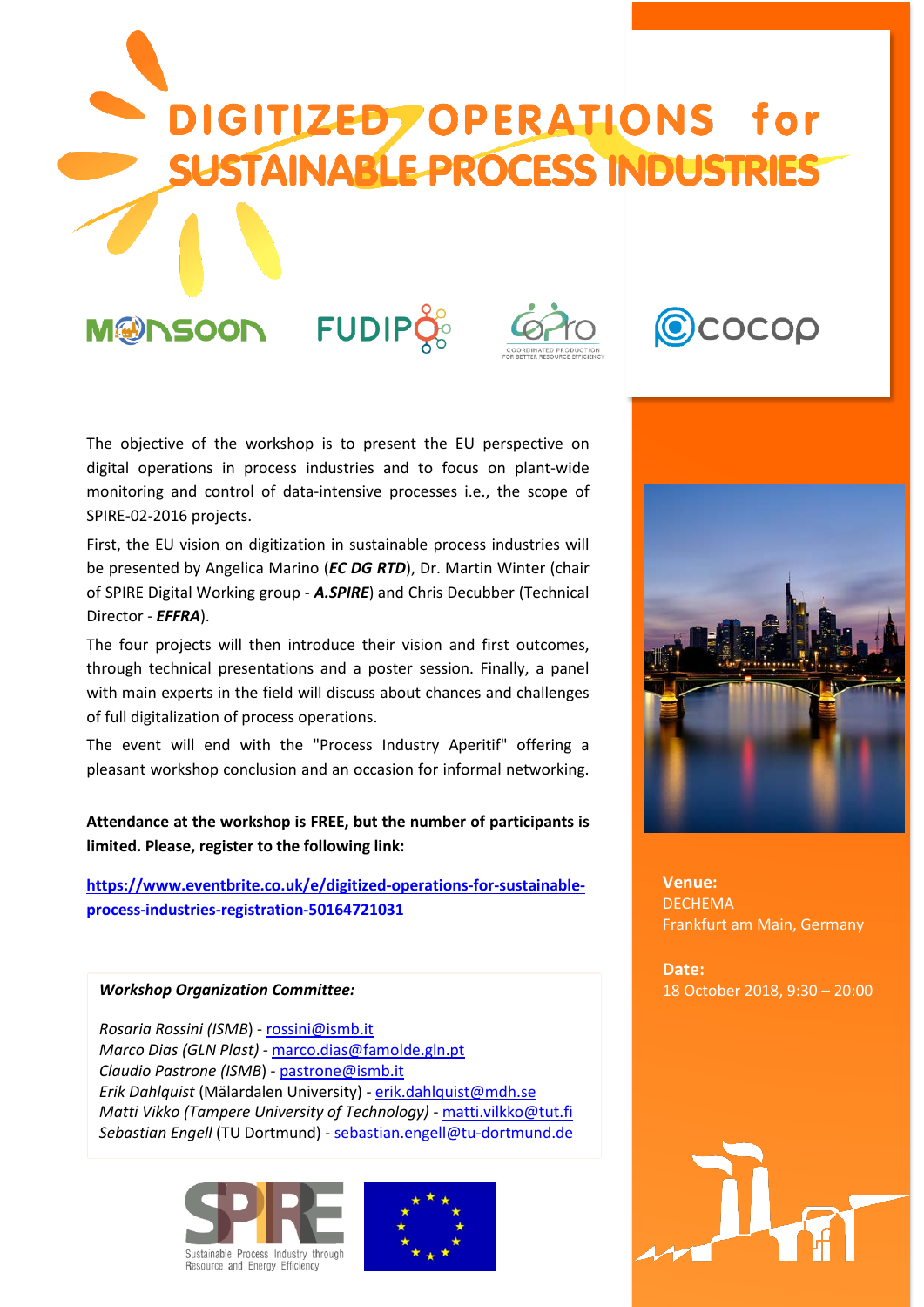



**Venue:** DECHEMA, Frankfurt am Main, Germany

**Date:** 18 October 2018, 9:30 – 20:00

## **Programme of the Workshop**

| <b>Time</b> | <b>Topic</b>                                                                                                                                            | <b>Speaker</b>                                                             |
|-------------|---------------------------------------------------------------------------------------------------------------------------------------------------------|----------------------------------------------------------------------------|
| 9:30        | Registration                                                                                                                                            |                                                                            |
| 10:15       | Welcome by DECHEMA                                                                                                                                      | Alexis Bazzanella<br>(DECHEMA)                                             |
| 10:25       | Overview of the workshop                                                                                                                                | <b>Claudio Pastrone</b><br>(ISMB)                                          |
| 10:30       | <b>EC</b> Vision and recommendations                                                                                                                    | <b>Angelica Marino</b><br>(EC DG Research and Innovation)                  |
| 10:50       | SPIRE vision on digitization and data exploitation in sustainable<br>process industries (title to be defined)                                           | <b>Martin Winter</b><br>(chair of SPIRE Digital Working<br>group, A.SPIRE) |
| 11:10       | EFFRA vision on digitization and possible synergies with SPIRE<br>industries                                                                            | <b>Chris Decubber</b><br>(Technical Director, EFFRA)                       |
| 11:30       | <b>Coffee Break</b>                                                                                                                                     |                                                                            |
| 11:50       | Introduction of the SPIRE-02 projects<br>(vision and few initial results)                                                                               |                                                                            |
| 12:00       | MONSOON - MOdel-based coNtrol framework for Site-wide<br>OptimizatiON of data-intensive processes                                                       | <b>Claudio Pastrone</b><br>(ISMB)                                          |
| 12:15       | COCOP - Coordinating Optimisation of Complex Processes                                                                                                  | Matti Vilkko<br>(Tampere University of Technology)                         |
| 12:30       | FUDIPO - FUture DIrections of production Planning and<br>Optimized energy- and process industries                                                       | <b>Erik Dahlquist</b><br>(Mälardalen University)                           |
| 12:45       | CoPro - Coordinated Production for Better Resource Efficiency                                                                                           | <b>Sebastian Engell</b><br>(TU Dortmund)                                   |
| 13:00       | Lunch break                                                                                                                                             |                                                                            |
|             | <b>Technical Session: Plant-wide monitoring and control of data-</b><br>intensive processes                                                             |                                                                            |
| 14:00       | Optimization and control of plant operations for improved<br>efficiency<br>(The session includes introduction and Q&A)                                  | Matti Vilkko<br>(Tampere University of Technology)                         |
|             | Al solutions for process and plant/site optimization in data<br>intensive scenarios                                                                     | <b>Dimos Ioannidis</b><br>(CERTH)                                          |
|             | Optimisation and scheduling in Copper plant                                                                                                             | Mikko Korpi<br>(Outotec)                                                   |
|             | Large scale combined heat and power plants - production<br>planning, performance monitoring and model based control with<br>input from advanced sensors | <b>Elena Tomas-Aparicio</b><br>(Mälarenergi)                               |
|             | Model-based operator support for improved energy efficiency in                                                                                          | Christian Jasch                                                            |